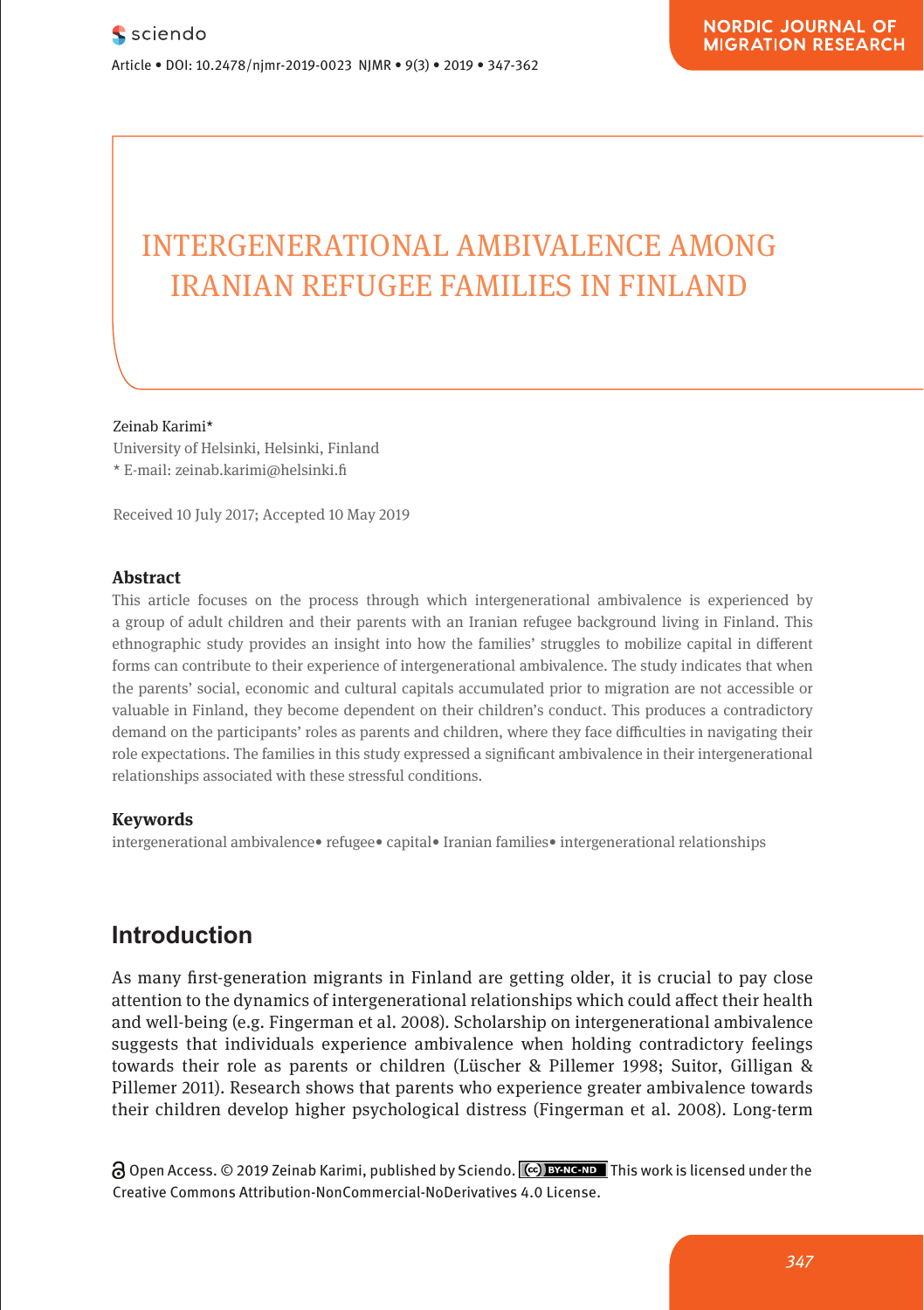ambivalence in parent–child relations also causes a lower sense of well-being, such as depressive symptoms in children (Tighe, Birditt & Antonucci 2016). This ethnographic study develops an understanding of how intergenerational ambivalence is experienced by a group of Iranian refugee families in Finland.

In the field of migration studies, recent research has reflected on the intergenerational ambivalence in transnational families (see Grzywacz et al. 2006; Madianou 2012; Qureshi et al. 2012; Senyuerekli & Detzner 2008), where migrant parents and their children, who have stayed behind in the home country, experience ambiguous feelings towards each other. In addition, there is a body of literature which investigates intergenerational ambivalence between migrant parents and their children who live in the same country (see Albertini, Mantovani & Gasperoni 2018; Portes & Rumbaut 2001; Telzer 2010). These studies often suggest that intergenerational tension and ambivalence are the results of conflicting norms between sending and receiving societies (Portes & Rumbaut 2001; Zhou 2009). The critique towards conflicting norms as explanations of intergenerational ambivalence suggests that the framework itself makes assumptions about migrants' (traditional) values and bypasses intersectional understanding of different ranges of experiences and identities (see Anthias 2009; Keskinen 2009, 2011). Such interpretations reinforce the view that migrant families are "others" who do not fall into the "normal family" discourse (see Berg & Peltola 2015; Peltola 2015), which functions as "less problematic".

This study approaches intergenerational ambivalence as being produced by the social constraints that are encountered by refugee families. Unlike other studies on intergenerational ambivalence in migrant families, I draw upon the notions of forms of *capital* (Bourdieu 1986) to investigate how intergenerational ambivalence is linked to certain resources, which are acquired before or after migration (e.g. Anthias 2007). One of the main bases for intergenerational ambivalence is when individuals experience a contradictory demand of dependency and autonomy in their role as parents or children (Lüscher & Pillemer 1998). This paper asks precisely how the contradictory demand (between being dependent and independent) in a role (as a parent or a child) is produced when considering the availability of certain resources by the migrant families in this study. By using the notion of capital, this paper shows how intergenerational ambivalence is produced when family members navigate their role expectations while understanding their position as migrants in Finnish society.

This study is focussed on a less-studied group in Finland: Iranian refugees. Despite the fact that Iranians are among the large groups of migrants in Europe (Honari, Bezouw & Namazie 2017), the dynamics of intergenerational relationships among them is not often studied (e.g. Kelly 2017). According to Hakimzadeh (2006), the largest Iranian communities in Europe are respectively in Germany, Sweden, the United Kingdom, the Netherlands and France. In 2017, there were around 8000 people with Iranian nationality living in Finland (Statistics Finland 2017a), of whom over 3000 had Finnish citizenship (Statistics Finland 2017b). Unlike recent decades, most of the Iranian immigrants who moved to Finland in the 1990s and early 2000s are refugees. The participant families in this study are chosen from this group, because they consist of families with parents and adult children.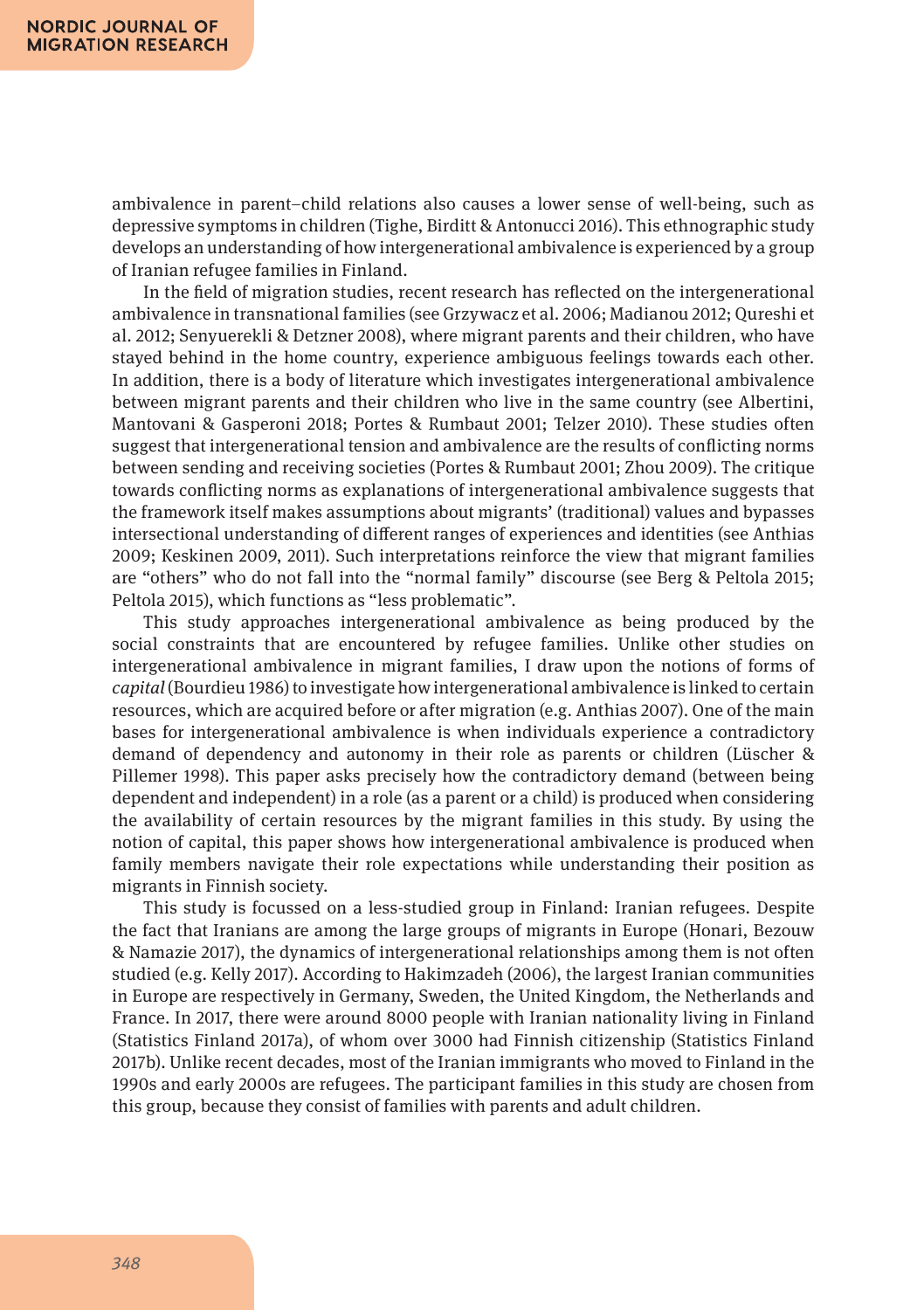# **Intergenerational ambivalence and socio-economic and cultural capitals**

The concept of *ambivalence* was first introduced in sociology by Merton and Barber (1963) and Coser (1966). It was used to understand social status, roles and social institutions (Merton & Barber 1963). Later, the concept of *intergenerational ambivalence* was used by Lüscher and Pillemer (1998) to study the ambivalence in intergenerational relationships. According to Connidis and McMullin (2002), ambivalence is "simultaneously held opposing feelings or emotions that are due in part to countervailing expectations about how individuals should act" (p. 558). As a "sensitizing construct" or "concept", ambivalence is used to study the contradictory dynamics of intergenerational conflict and solidarity (Lüscher 2011).

According to Connidis and McMullin (2002), intergenerational ambivalence could occur when structural arrangements constrain an individual's ability to fulfil intergenerational expectations. It is likely to happen when family members experience contradictory expectations from their role (Connidis & McMullin 2002). One of the main sources of ambivalence is when individuals experience the paradox between dependency and independency in their role (Lüscher & Pillemer 1998). Studies show that parents develop ambivalent feelings towards their children when their intergenerational solidarity norms of supporting their adult children conflict with their intergenerational independence norms (Pillemer & Suitor 2002). Pillemer and Suitor's (2002) study shows that when children fail to fulfil their normative expectations of adulthood, such as financial independence, higher education or successful marriage, mothers experience greater ambivalence towards their children.

Intergenerational ambivalence also occurs in the case of adult children when they face contradictory demands between their filial obligation of assisting their immigrant parents and the independence to pursue better opportunities (Lewis 2008). Fingerman et al. (2006) claim that adult children who provide instrumental support to their parents show stronger intergenerational ambivalence. However, understanding how intergenerational ambivalence functions in migrant families requires context-specific investigations.

I use the notion of capital (Bourdieu 1986) to elaborate on the ways in which intergenerational ambivalence is produced. To understand the positions of migrant groups (Cederberg 2012, 2015), the concept of capital has been widely used in migration research (Anthias 2007; Erel 2010; Ryan, Erel & D'Angelo 2015). I employ this concept to unpin the social constraints producing intergenerational ambivalence in the migrant families. Bourdieu (1986) provides an explicit explanation of how capital is accessed and accumulated by distinguishing between the three forms of *economic*, *social* and *cultural capitals*. Economic capital is "immediately and directly convertible into money and may be institutionalized in the form of property rights" (Bourdieu 1986: 243). Social capital refers to the networks and group membership, which may enable individuals to transfer and reproduce different forms of capitals (economic, social and cultural) (Bourdieu 1986, 1987). According to Bourdieu (1986), cultural capital refers to the symbolic assets associated with different forms of institutional attributes (such as academic degree), objectified attributes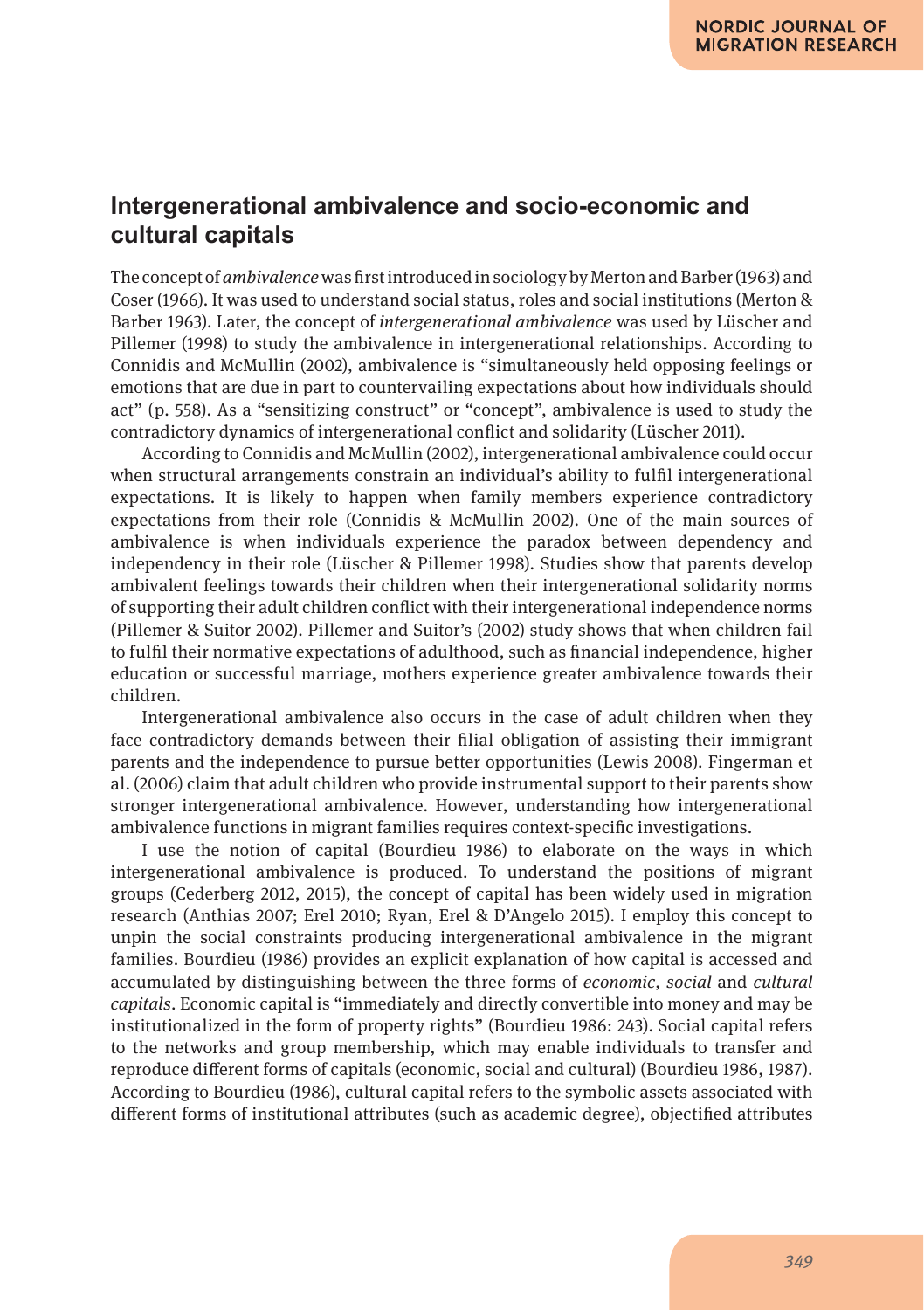(such as clothing) and embodied attributes (such as accent or linguistic abilities). Each form of capital might or might not be transferable or valuable in different fields (Bourdieu 1987), such as in Iranian and Finnish societies. Thus, Bourdieu (1987) uses the term *symbolic capital* to address the validation and legitimacy of each form of capital in a field. In this paper, I discuss how the migrant families' struggles to access capital in its different forms (Erel 2010) in Finnish society create contradictory demands on their roles as parents and children, which simultaneously leads them to experience intergenerational ambivalence.

## **Data and methods**

Data were collected in the Helsinki metropolitan area between 2011 and 2014 as part of my PhD studies. Because I was a newcomer in Finland and did not know many Iranian families, I used snowball sampling to find the participants. The method of the data collection was ethnography (e.g. Daynes & Williams 2018; Gobo 2008; Hammersley & Atkinson 2007). I followed ten Iranian refugee families who had lived in Finland for 11–20 years at the beginning of my field research. The data consist of field notes from three years of fieldwork, as well as in-depth interviews with six parents (three mothers and three fathers) and six children (three daughters and three sons). In two families, the interview participants were parent–child dyads. The data do not include minors, but rather concentrate on those adult children who are aged 18 years or older. The ages of parents varied between 45 and 65 years, and the adult children varied in age from 19 to 30 years. All of the children moved to Finland with their parents before the age of 12 years.

The themes discussed during the fieldwork and in the interviews covered the participants' experiences of their family relations, and filial and parental obligations. The interviews mainly took place in the participants' homes or public libraries. All the interviews were held in Persian, except for one, which was held in English. The interviews were recorded and transcribed. The names used in this article are pseudonyms. The participants were aware of the purpose of my study and the intended use of the information gathered. Throughout the process of collecting data and reporting the outcome of the study, I have kept the names and any information that could reveal the participants' identity confidential (Hammersley & Atkinson 2007; O'Reilly 2009). I have ensured that my field notes and transcripts do not contain personal identifiers.

Being an Iranian myself helped me to create a friendly environment when conducting the interviews. After getting to know the informants, some of them invited me to their homes where I observed the interaction between adult children and their parents. On these occasions, I gained more insights into the participants' family life. All the families belonged to the middle class in Iran, and some of the parents had political activist backgrounds prior to migration.

Moving from Iran to Finland myself as a young researcher positioned me as in between an insider and an outsider throughout the research process. Despite having similarities with the participants (such as language and having migrated from Iran), I felt that I was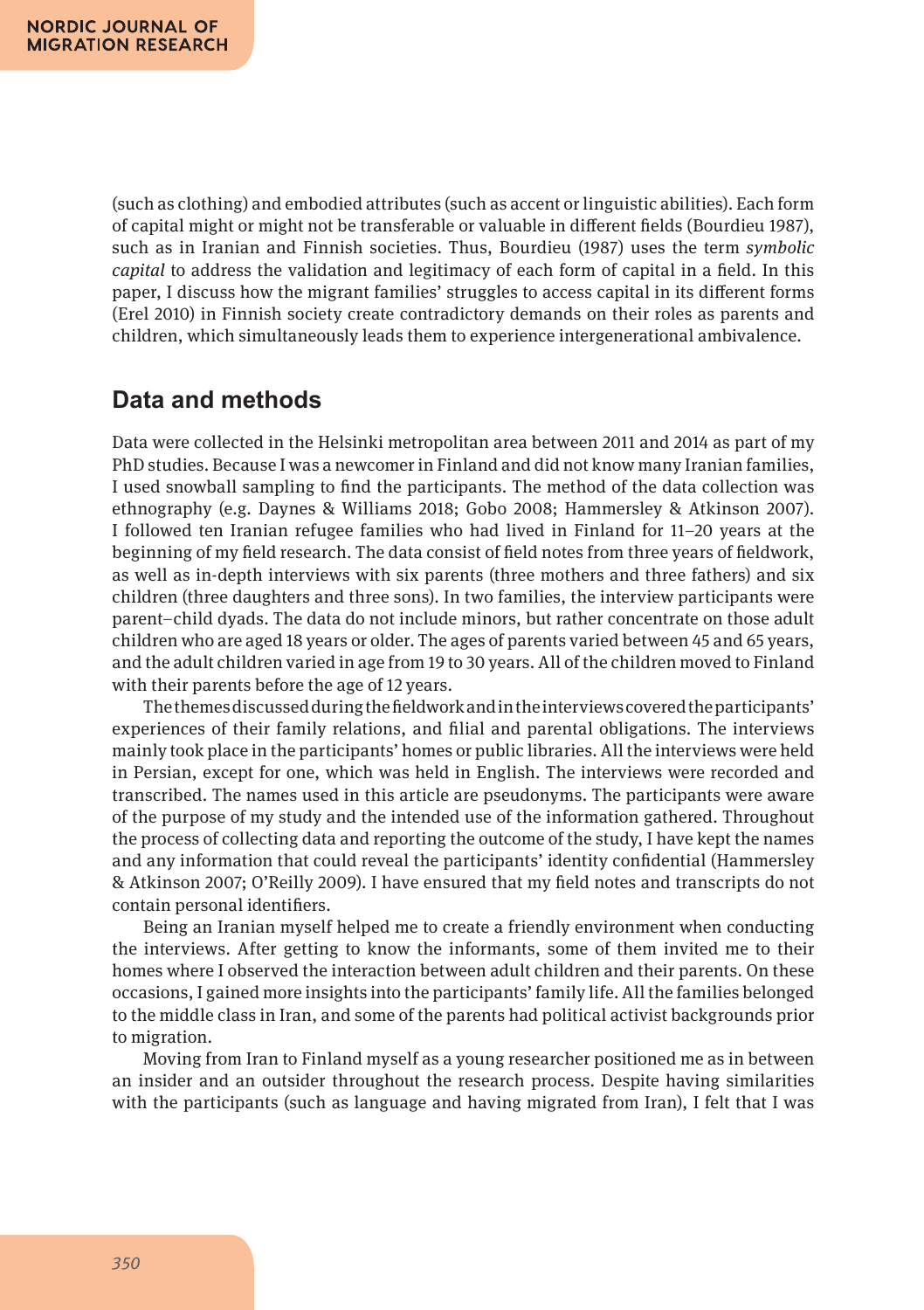positioned differently because I had migrated as a student while the participants in my study had fled Iran as refugees. During the research, I became more familiar with the families' traumatic experiences of persecution. However, as I experienced my own challenges in Finland, I became more aware of my position as an immigrant and this also impacted on the research process.

The data was thematically analyzed (Guest, MacQueen & Namey 2011). To present the results of this study, I first explain how the family members understand their position as migrants in Finland in terms of validated capitals. This section serves as an introduction to the following empirical analysis, which in turn connects the formation of capital to intergenerational ambivalence. Next, I discuss how the families experience intergenerational ambivalence and how the acquisition of capital affects these experiences, in the case of both parents and adult children.

# **Less resources and dependency on children**

Migration played a significant role in the participants' narration of their family relations. Their stories reflect upon the way that they experience their social position differently before and after migration. The parents expressed that entering into an unfamiliar society when moving to Finland has limited their agency to influence their personal and family life. The parents' difficulties in transferring their social, economic and cultural capitals (also see Ryan, Erel & D'Angelo 2015: 4) from Iran to Finland had a dramatic impact on their self-esteem as members of their new society, as well as on their parenting role. The limited availability of social resources to enable them to access information on their rights as new residents of Finland was one of the challenges highlighted by the participants. For example, one of the mothers explains:

Mona: We didn't know where they are taking us, where we are supposed to be, and what is our destiny. I was full of stress. (...) When they told us that we are going to Finland, they said this country is chosen for us because everything is planned in advance. Being a teacher myself in Iran, I thought that the plan will help us to follow what we were doing before. But as the time passed by, we have realized that they have planned based on their own needs but not ours. The only thing was to go to Finnish course one after another. (...) We did not know our rights and no one told us what kinds of right we have so that we could claim for it. (...) We came with an absolute positive attitude here. [We thought that now] we are in Europe, and everything is fine there. But it wasn't like that.

Mona describes how she felt when she was sent to Finland with her family as a refugee. She reflects on having limited information about her rights and opportunities in Finland. Mona had expected to have better opportunities in Finland as a European country than those she had in Iran, but soon experienced challenges to access opportunities, especially when she was not able to do the same work as she used to do in Iran. The parents in this study experience that their cultural capital prior to migration, such as native language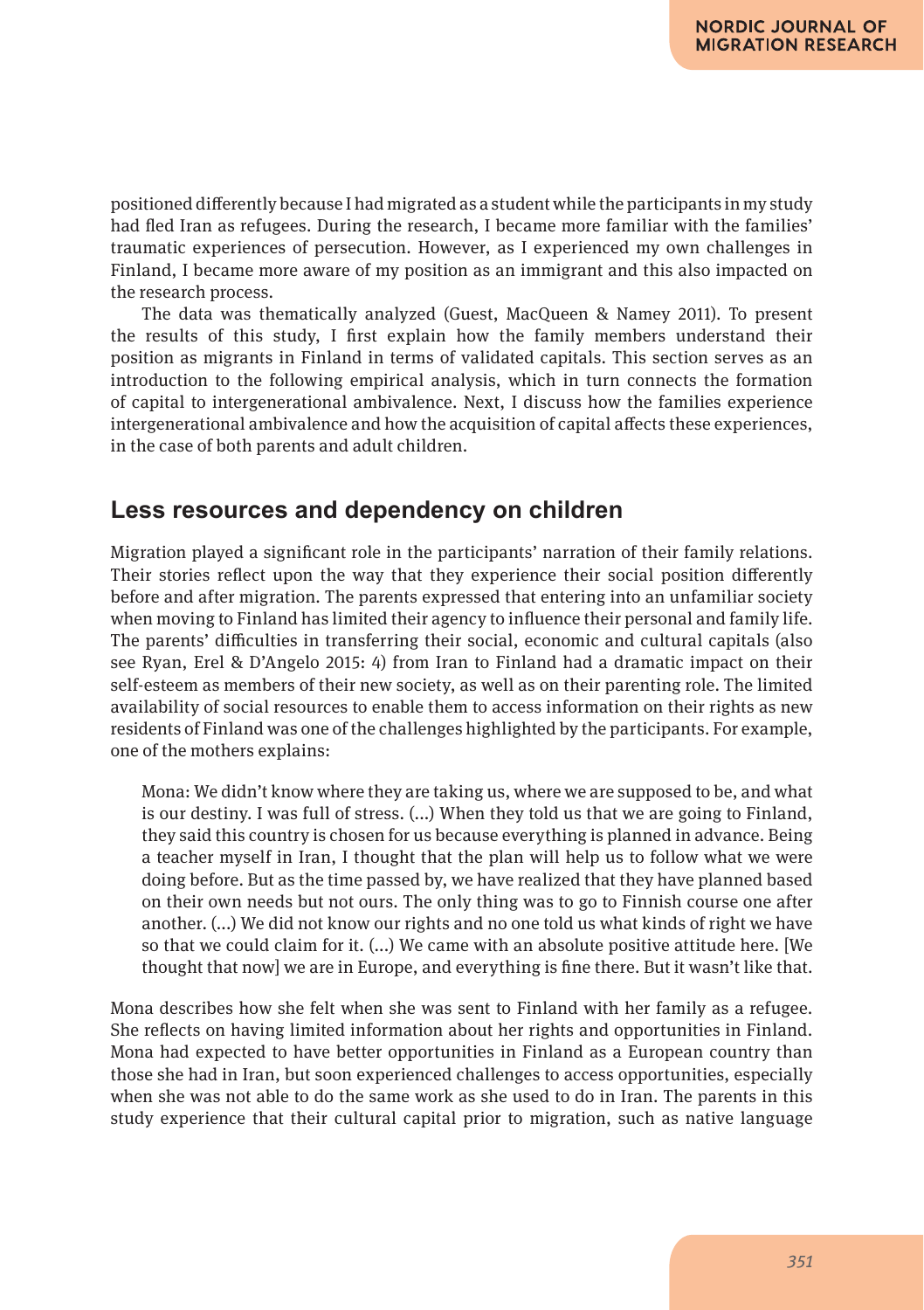proficiency, work experiences and educational competencies, are not valued in Finland (also see Atwell, Giffod & McDonald-Wilmsen 2009). They rely on social services for obtaining information and financial support, but due to the difficulties in learning the new language their children become their translators. One adult child describes her experiences as her parents' interpreter:

Mahsa: But sometimes I was dealing with translation of financial matters which I didn't want to know because "social" was helping us. [I thought] okay, we are not doing it on our own. And every time that I thought that, I felt lower and lower in the society. Every time that we were in an appointment, it just hit me that I am not Finnish and we are here and "social" is helping us and my parents don't speak Finnish and I have to translate even the smallest thing for them. (...) I started to get emotional in one appointment and I thought that, aha, they are not giving us money and we are going back to Iran or something. So I started crying there, and after that, they [the parents] understood and they didn't take me anywhere [to translate for them], maybe just to doctor, nowhere else. I know that it is hard for them to adapt to a new language and culture and still be happy and strong parents for us. This is the smallest thing I can do for them, to be their translator sometimes. But, now they can manage on their own and don't need us so much.

Mahsa reflects upon her experience as her parents' translator when she was a child. Her account of receiving help from the social services was strongly connected with not being "Finnish". This, to her, represented being the "other" and considered as being a burden on the Finnish society (also see Ghorashi 2005). Mahsa's case shows how younger generations experience their parents' and family's position as being low in Finnish society. As a child, Mahsa was dealing with the feeling of her family's uncertain future. The parents' position in terms of language proficiency made them dependent on their children's help, as the parents thought that the children would know the "correct way of doing things". This is in contradiction with what they regarded as their parental role, namely being their children's guides. As a result, parents experience ambivalence in their parenting role. A mother explains her dual feeling as follows:

Simin: I have been taking care of my children so that they would be raised well, study well and be successful in the new environment, but I didn't manage to learn the language as my children did. When children learn the local language, then parents get dependent on them. At such moments I have had a very bad feeling.

#### Karimi: How?

Simin: For example, when I need to go to the Unemployment Office and ask my child to come with me and she says "Oh mum I don't feel like coming along," or she says "How many times do I have to come to the Unemployment Office? I don't feel like talking to them". I need her to come, but when she says "Mum, why haven't you learned the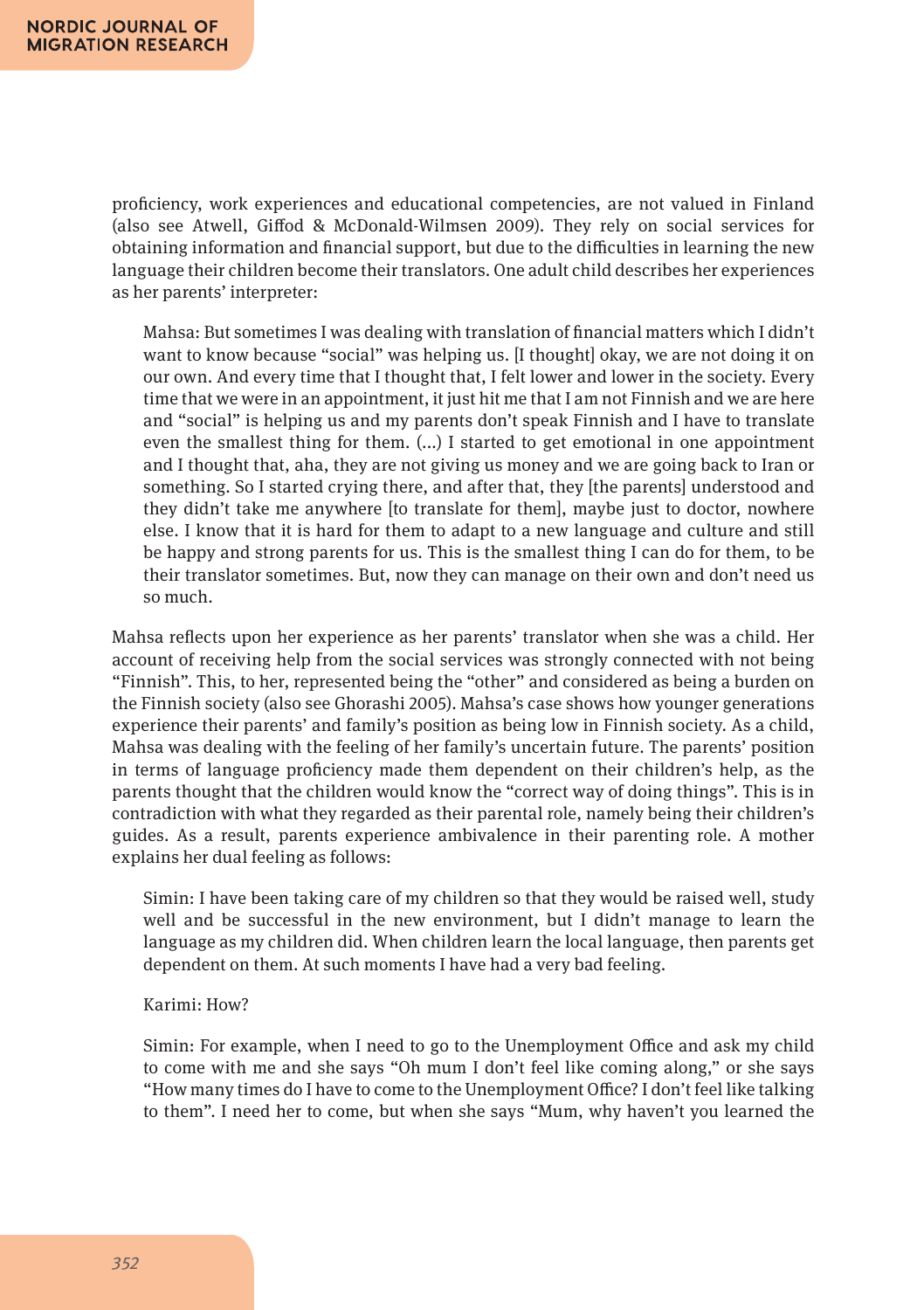language yet? After 10 years of being here, I have to come with you. You know how to speak. I won't come". At these moments I have a very bad feeling. I have a bad feeling when I look back and see how my child has been very successful at school, which is because of my efforts. I have been very proud that my child was always one of the best in her school! I say to myself: "Look! This is my child. Even in the Finnish language exam she got the best grade, which Finns themselves couldn't even manage. Wow!" This is a mum [referring to herself] who protected her child from any bad experience caused by immigration, protected her from using alcohol and cigarettes and so on. But she herself [the mother] is not successful. This is a very bad feeling.

Simin perceives her position as an unsuccessful person, because she has been unable to represent herself as a successful person in the Finnish context, to both her children and her surroundings. Simultaneously, she considers being a mother who raised a successful child as one of her achievements. On the one hand, she is proud of her child's achievements, on the other, she feels bad about not being a "successful" parent and being dependent on her child. These contradictory feelings experienced by the participant parents, such as Simin, can be identified as ambivalence.

The parents' position in the job market also challenged them to define their role as independent. Only some of the parents in this study had a job after many years of living in Finland and if they had a job, it was in the service sector (e.g. as cashiers or bus drivers). Discrimination in the job market (e.g. Näre 2013), limited social networks and not having proficient Finnish skills created obstacles for the parents to access the Finnish job market. Sometimes, the financial difficulties constrained the parents in fulfilling their expectations of themselves as parents. A father describes the financial difficulties as follows:

Babak: There are families who can afford their children's needs so children are not embarrassed at school. The families who come as refugees here cannot afford to buy even clothing [for their children]. All of this has consequences for both parents and children. (...) The families who migrate often lose their economic resources and have to use social benefits which is barely enough.

In Babak's account, the financial difficulties are tied with the category of refugee, where parents have less space to acquire economic capital. According to Koikkalainen et al. (2011), unemployment of migrants in Finland is a great barrier for their participation and integration. The families in this study were not able to maintain the financial resources they had prior to migration. The difficulties were especially related to the job market in Finland. Kelly's (2017) study also shows that Iranian families in Sweden experience downward class mobility. Despite Iranians' educational achievements in Sweden, they have a high level of unemployment (Hosseini-Kaladjahi & Kelly 2012).

In spite of some parents' ability to use the Finnish language for their daily needs, they have limited social networks and no significant group memberships in valued fields. The parents' limited social networks outside of their family make them more dependent on their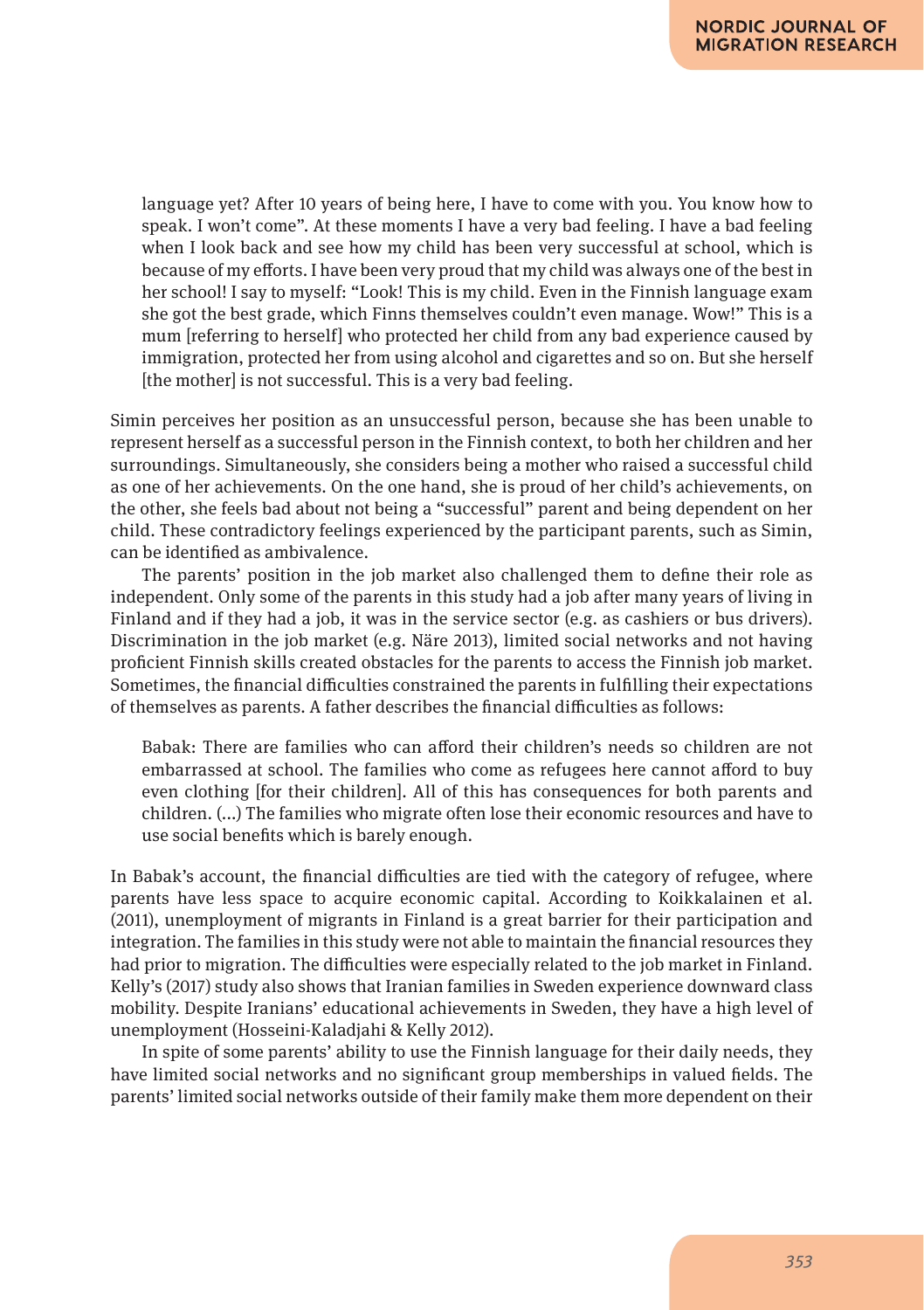children's presence in their life. This dependency may cause ambivalent feelings in the parents. Here is a father who talks about his ambivalent feelings towards his children:

Darius: It is very sad when they [children] don't understand us. When you talk with the children they might say "our poor father! Our mother left him and we also left him and he doesn't get out of the house". They invite the father because he is alone. They try to arrange to take him on a trip or a boat trip or ask to live with him for a week or vice versa. I feel like they act in a merciful way. I prefer not to have that kind of kindness, which is not coming out of respect.

Loneliness and isolation for the parents, such as Darius, make them very dependent on their children, as being their only strong social bond. As a result, parents may feel as if they are a burden on their children, and the children's attempts to help with loneliness and isolation are perceived as pity rather than a real desire to spend time with the parent. The isolation of the migrant families has a negative effect on its members (Attias-Donfut & Waite 2012) and on intergenerational relationships. One of the biggest concerns of the parents was being alone when they are older. During the fieldwork, one mother, Elaheh, strongly expressed her fear about old age. She told me that she has suffered from depression and was not able to find any social life outside the home and that she is terrified about her future if her children leave her in an old people's home. The ambivalent feelings among elderly parents who are in need of care have also been observed among non-migrant groups (e.g. Birditt et al. 2009). However, this study indicates that the dependency on children could be intensified when the migrant parents have few other available resources that are given value in this particular context.

## **Investing on children's achievements**

The importance of children's success was an aspect emphasized by the parents in this study. Children's achievements were central when the parents expressed their expectations from their adult children. Here a father tells about his expectations:

Mehdi: I would like that my children continue their education. I mean that I lost everything in my life here and I wish that at least they could use the opportunities here to have a better life. Here, the opportunity for education is great. (...) I had a very good position in Iran. I am not saying that I was very successful, but I lived respectfully. (...) It does not matter what kind of field or education they choose, I expect my children to live respectfully. I mean I expect my children to make a good life and reach their goals. I don't know if you understand what I mean. I don't expect them to do anything for me. If I see my children are successful, it is as if my life had a purpose and a result. I would like to see my children successful. It could be in business or anything. They are able to choose their path now at this age. I expect them to choose the right path. That is all.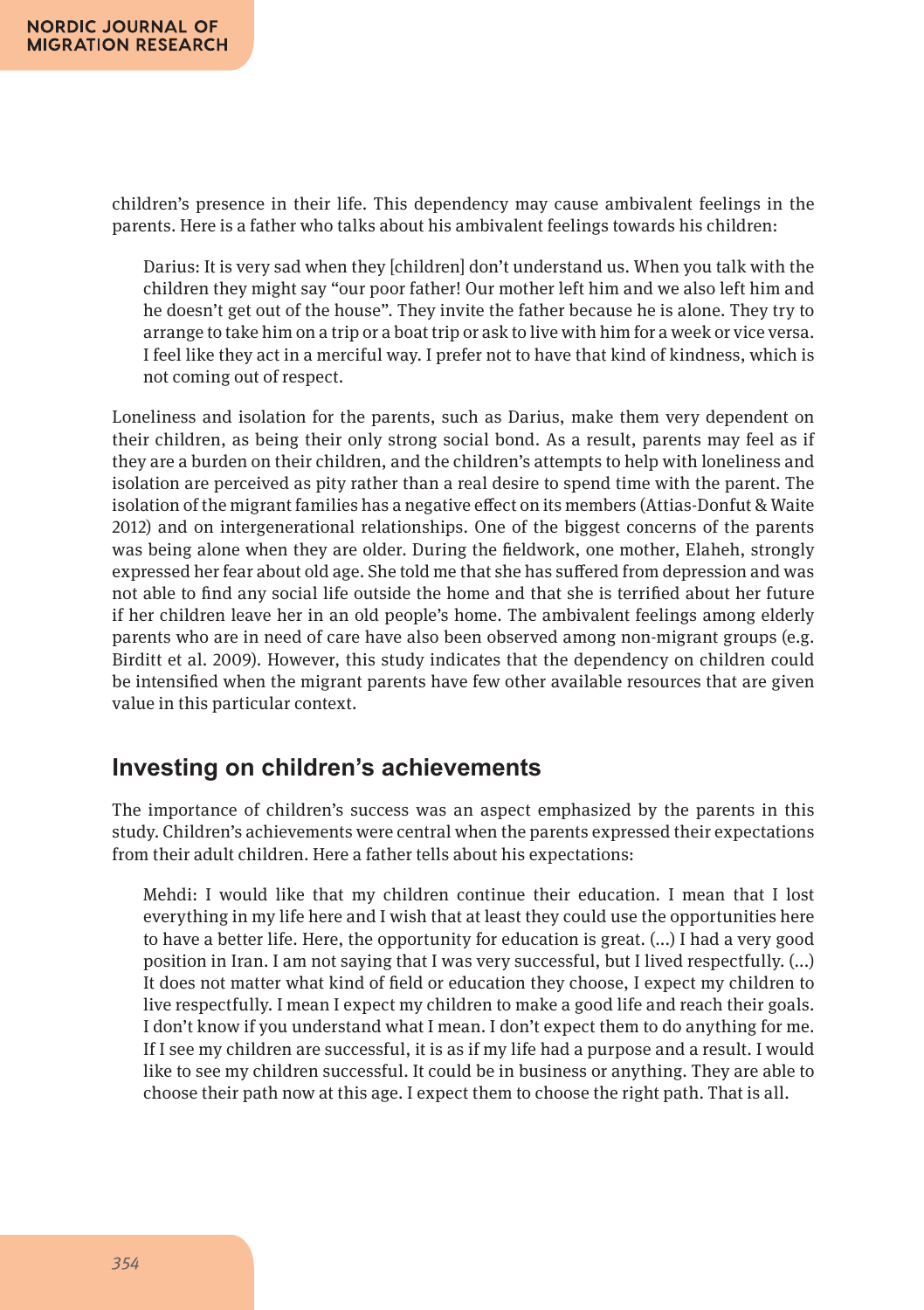Mehdi does not currently have the same position as before in Iran. This shows how different contexts may provide different ranges of resources to the parents (see also Anthias 2009). Therefore, the comparisons that the parents make between their positions in Iran (such as having access to prestigious jobs or social networks) and in Finland lead them to perceive themselves as not being successful after migration. However, they find a sense of worth as parents if their children gain capitals. This mainly refers to institutionalized and economic capitals, and also social capital, such as children choosing the "right" friends. In Mehdi's account, if his children achieve an academic degree in Finland, their education could be then transformed into economic capital. The parents in this study define their parenting role as respectable when their adult children are successful (Karimi forthcoming). That is why Mehdi connects his children's success and failure to his own success and failure.

Education is one of the important markers for class and success among the Iranian diaspora. Previous research suggests that Iranian parents in Sweden also have great expectations for their children to pursue higher academic achievements (Kelly 2017). The parents in this study strongly encourage their children to engage in higher education to build cultural capital. Attias-Donfut and Waite (2012) also indicate that children's educational success in migrant families is viewed as making class mobility possible.

In addition to education and career performance, adult children's choice of partner was an important factor for the parents in defining children's success. Some parents viewed an adult child's divorce or unapproved marriage as a failure on their part. This was reflected in both my fieldwork observations and interviews. For example, Sajad and Minu addressed their daughter's choice of marriage and her subsequent divorce several times. In one occasion, Sajad said, "I felt guilty for her marriage, even though it was her own choice to marry that man". Sajad's view reveals that the parents may understand their children's perceived failure, such as choosing the "wrong" spouse, as being their own parental responsibility. Having a successful marriage shows the value of a family among the Iranian community. My interpretation of these narrations is that Sajad and Minu were also concerned about my judgement when they shared their daughter's divorce experience with me. In addition, one of the mothers, Azar, expressed that she has been unable to participate in her children's marriage plans in ways that she traditionally felt she should have. This reveals that the parents also experience that things they value, such as traditional marriage ceremonies and parental participation in them, have not necessarily been valued by their children in the Finnish context.

The parents in this study invest heavily on their children's success. However, this may become another source of ambivalent feelings for the parents if the children fail to achieve success. In the following excerpt, a father explains his ambivalent feelings towards his child. He feels that he has failed in his parenting because his child is not pursuing a career or education and is surrounded by "unhealthy" friendships, as he describes later in the interview.

Nader: Sometimes I hate myself. I really try hard, but I am not a father anymore. (...) Sometimes I get so mad at my child that I cannot describe it. It's like the world doesn't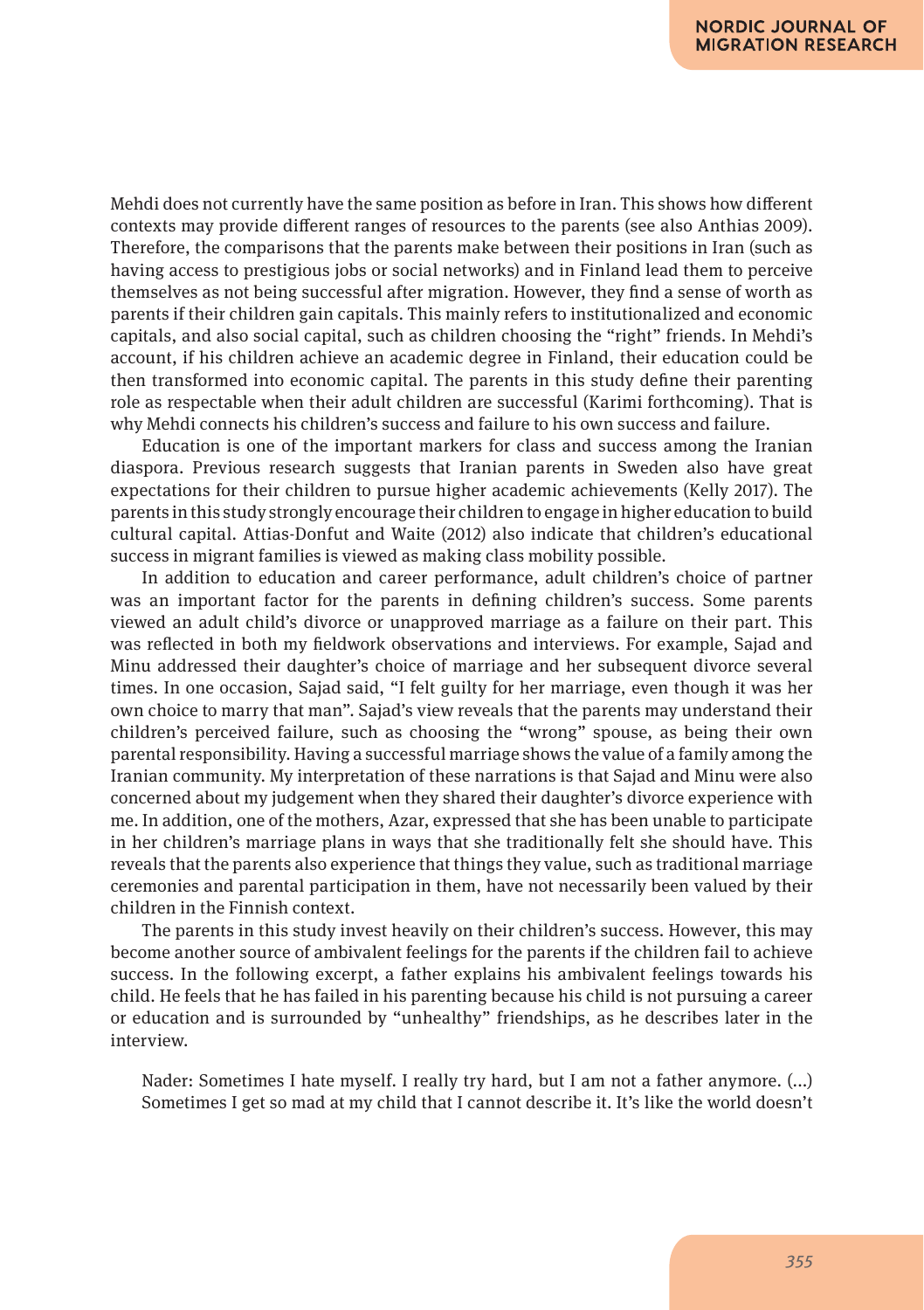mean anything to me. But on the other hand, I like him because he is my child. (...) I know he [Nader's son] has troubles, because there is nobody to guide him. If I say something to him, he leaves, because he has social support. If I want him around, I need to not say anything and stay quiet, even though I know he is not on the right path. (...) In a foreign country, where there are no relatives or friends, the father cannot be a father, also because there is an institution called Kela [an institution that provides social benefits for residents of Finland], which helps children. (...) Here, we do not have the position of supporters for our children.

Nader's statement shows how the parents experience contradictory emotions towards their children when they witness their children's failure. Nader feels that his possibilities to influence his son's choices as a father have become limited because his child can use social welfare support for living. Thus, he has less power to influence his child's choices and also difficulty in defining his role as a father. In addition, Nader addresses that his extended social and family networks are not available in Finland (also see Phinney, Ong & Madden 2000). These networks could have enabled his son with more resources such as advice given by his community of friends and family. Nader views the unavailability of his social resources as a barrier to being able to contribute to his son's future. The fathers often face this challenge more significantly than the mothers in this study. This is because the social construction of fathering roles among the Iranian community enables the fathers to use their social resources (such as friends and relatives) as mediators to guide their children (Karimi forthcoming). When their social network is not accessible, they face difficulties to fulfil their role expectations and consequently develop ambivalent feelings towards their children and their fathering role.

# **Navigating between parents' expectation of success and autonomy**

In my both field notes and interviews, adult children expressed their strong sympathy towards their parents and the ways that the parents have had to handle difficulties throughout their lives. The financial difficulties, the stressful waiting process of being accepted as a refugee and arriving to an unknown society with limited social networks were addressed by the adult children. One daughter, Mahsa, said to me, "Now that I am older, I understand how difficult the situation was for my father". However, the conflict between autonomy and fulfilling the parents' expectations leads the children to develop ambivalent feelings towards their parents. One daughter describes how her autonomy is discussed in her family:

Rana: My parents expect me to accept whatever they are saying, anything, without questioning them. I don't accept this in our culture. Why should we accept whatever our parents say? Of course, parents should have their respect and position. Of course they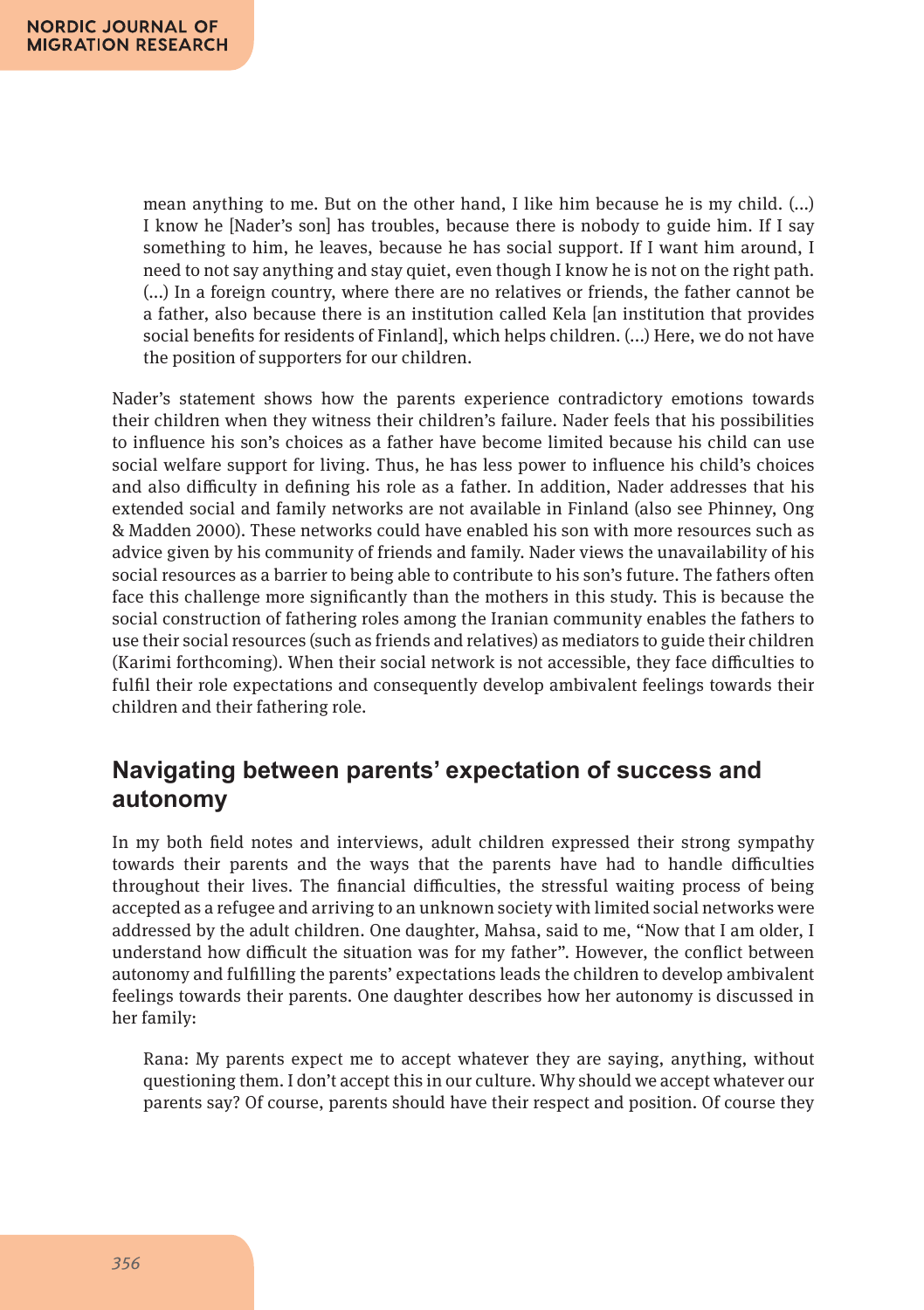work hard for us but when they say something illogical, I don't want to listen. Never! For example, my father says that I should be a physician. (...) I feel there is something in my relationship with my parents. They want to put me in a golden bubble so that nothing happens to me, to their beautiful daughter. "Oh no, nothing should happen to her." But then how can I handle the situations, people around and society in the future? With everything that exists in this world, how can I react? Now, they put me in a bubble and don't let me have my own experiences. Of course, I may fail. People should have experiences that are not harmful. My parents don't understand what Finnish parents understand. It means they [Finns] say the child should be absolutely free. However, I do not accept the absolute freedom. I try to be balanced.

Karimi: Then what do you do in this kind of situation?

Rana: Well, I always try to explain, but sometimes it doesn't work. It's like a copy machine that the paper doesn't fit inside. You should either change the machine or the paper. What I do is distance myself and let time to show them.

In Rana's account, the parenting role is associated with a sense of respect and appreciation. She also connects her parents' expectations to "cultural" practices as she makes a distinction between "Finnish" and "Iranian" ways of parenting. The ambivalent feelings in Rana and many other children are more connected to the parental expectation on children's success. According to Rana, her parents demand obedience from her to guarantee that she will not fail in any aspect of her life. However, Rana wants to make her own decisions even if they cause bad experiences for her. Rana feels ambivalence as a result of the contradictory demands of being a loyal child and her need for independent choice. Her example shows that between total acceptance and rebelling against her parents' wishes is a way to balance these two desires. However, when she is not able to navigate between expectations in a balanced way, she keeps a distance until time changes the situation in her favour. In the following, one of the participant sons reflects on his ambivalent feelings:

Karimi: What kind of child do you think you are for your parents?

Ehsan: You should ask them [he laughs]. I'm guessing they are not satisfied with my current path in life and my behaviour, a path that doesn't involve them. Some would perhaps call it betrayal, or disloyalty or coldness; be that as it may, I have contributed much more than my share of duties, while not receiving much. It would be irrational for me to contribute more at this point. However, sometimes I try to be close to them, respect them, and help them out with different things, but then I feel trapped in their unlimited expectations.

Ehsan's statement shows his ambivalent relationship with his parents as a coexistence of solidarity and conflict (see Lüscher & Hoff 2013). Despite distancing himself from his parents, he still tries "to be close to them". Ehsan struggles with the paradox of a distanced and a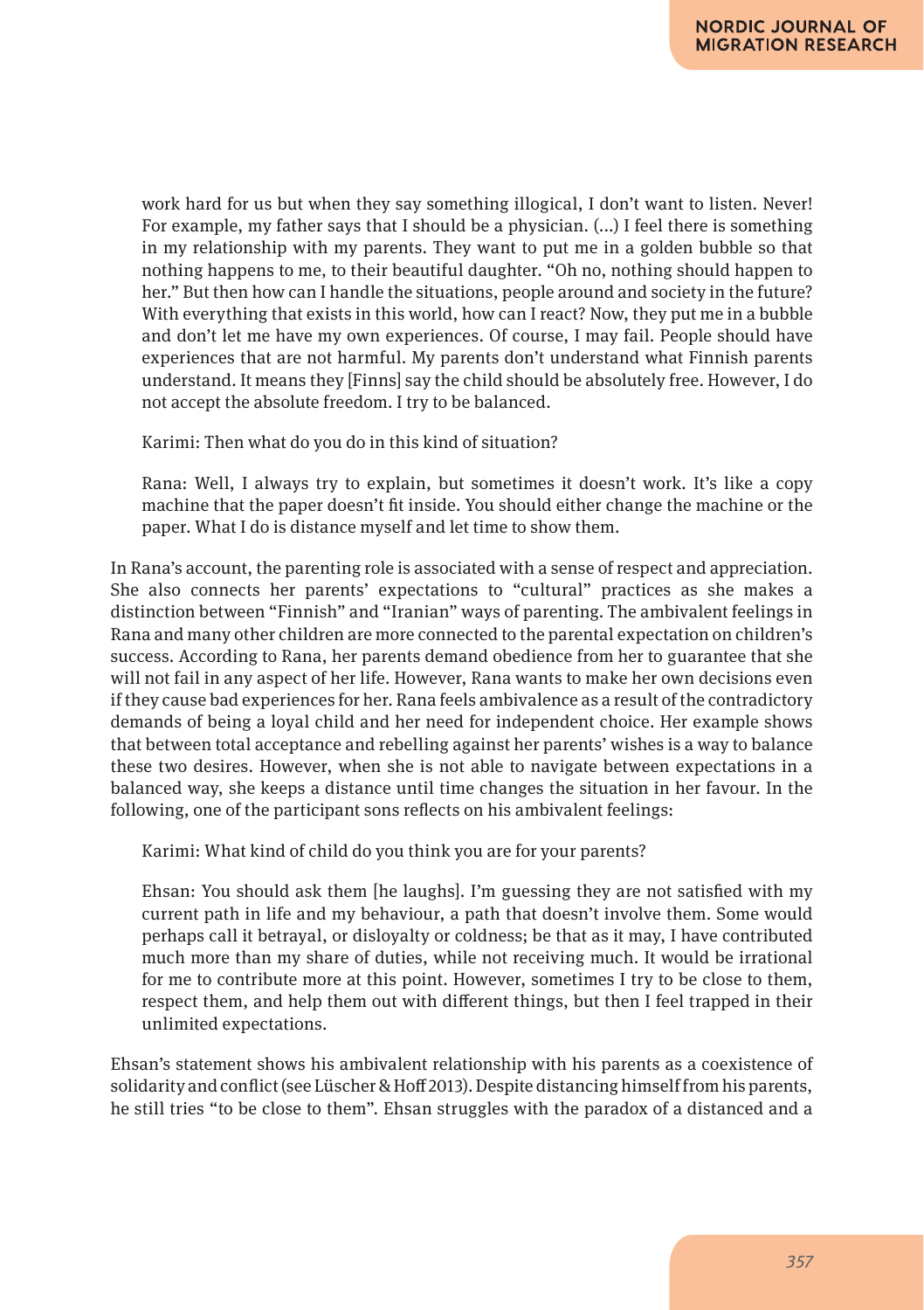close relationship with his parents where he continually has difficulties choosing between his autonomy and fulfilling his parents' expectations. Despite dilemmas, the adult children have the possibility to keep distance, if they cannot find a way to resolve their ambivalent relationships with their parents. However, keeping distance and limiting interaction with children seem to be more difficult for the parents.

Sometimes, the children may realize that their parents' perception of success does not necessarily fit with their definition of success or social structure in the new society (Shimoni, Este & Clark 2003). The disparity between parents' and children's understandings of success was observed in some of the families in this study. For instance, Farhad insisted on opening a business rather than pursuing higher education, which he had been encouraged to do by his parents. According to his parents, missing out the opportunity of having an academic degree would limit Farhad's possibility for class mobility in the future. Lina was another case saying, "My father expected me to become someone whom I did not want to be; a doctor or a lawyer, all highly skilled occupations. But, I never found education as something which would make me happy". This disagreement may sometimes create a contradictory demand on the children's roles, especially when the outcome of their choice has an effect on their parents. The parents invest in their children's conduct to build a sense of worth for their family. Having successful children provides value to the family as a whole, as well as builds a picture of a respectable family in the eyes of the Iranian community.

### **Discussion**

Ambivalence is an integral part of intergenerational relationships throughout the family's life course and may not be completely resolved (Connidis & McMullin 2002). However, this article connects the Iranian families' accessibility to different forms of capital in Finland and the ways that intergenerational ambivalence is experienced to reveal the structural factors that make the experience of ambivalence strong and pronounced among the participants in this study. I explain how structural arrangements constrain the parents' and adult children's ability to fulfil their role expectations (Connidis & McMullin 2002) when they have limited access to different forms of capital in the Finnish society.

Drawing from Bourdieu's understanding of different forms of capital and its possession and accumulation in a field (Bourdieu 1986), I found two sources of intergenerational ambivalence among the participant families. Firstly, the parents struggle with the loss of their social capital, such as relatives, friends and other social networks. In addition, their cultural capital loses its relevance when encountering language barriers, and having difficulties in validating an educational degree or previous work experience. Their economic capital is also restricted when they have fewer economic assets, or are dependent on low paying jobs or welfare state support. The limited capitals held by the parents in Finland create positions (see Bourdieu 1987) where they are dependent on their children as their translators or their only strong social bond. The parents also experience less agency in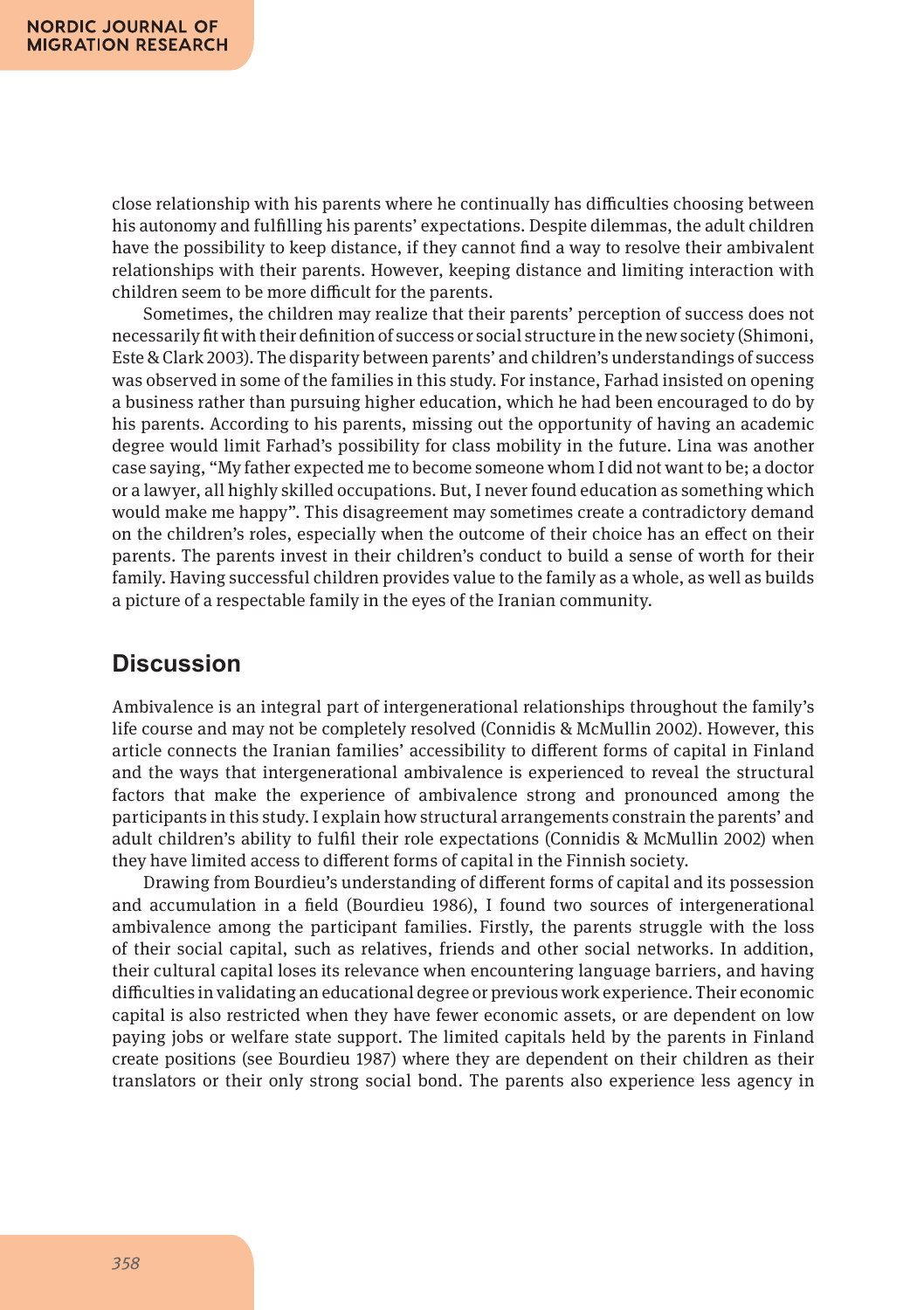presenting themselves as good examples of successful individuals. This contributes to the ambivalent feelings experienced by the parents and their adult children.

Secondly, the parents believe that they were not able to maintain their resources in Finland similarly as in Iran prior to migration. However, by raising successful children, parents attempt to construct their family and their parenting as valuable and worthy in their Finnish surroundings and the Finnish–Iranian community. The success of children is mainly defined with children's choice of partnership and friendship, education and career preferences and their behaviour. Each of these aspects was given value in the Finnish and Iranian contexts. If the children fail to achieve in these specific areas, the parents experience ambivalent feelings towards their children and their own parenting role. They constantly compare their situation with that prior to migration and see that having more resources could have enabled them to guide their children to attain better performances. Thus, as a result, they question if their parenting role is valuable at all. Adult children also experience a contradiction in their role expectation as they have a difficult time in navigating between their individual desire and their parents' expectations and description of success.

It is essential to emphasize that the existence of intergenerational ambivalence does not exclude the existence of intergenerational solidarity and strong family ties among the Iranian families in this study. However, this research reflects on the ambivalent aspect of relationships to show how accessing to opportunities and resources (e.g. Anthias 2009) affects the intergenerational relationships in these families.

### **References**

- Albertini, M, Mantovani, D & Gasperoni, G 2018, 'Intergenerational relations among immigrants in Europe: the role of ethnic differences, migration and acculturation', *Journal of Ethnic and Migration Studies*, Special Issue: Intergenerational relations among immigrants in Europe, pp. 1-14, DOI:10.1080/1369183X.2018.1485202.
- Anthias, F 2007, 'Ethnic ties: Social capital and the question of mobilisability', *The Sociological Review*, vol. 55, no. 4, pp. 788-805, DOI:10.1111/j.1467-954X.2007.00752.x.
- Anthias, F 2009, 'Translocational belonging, identity and generation: Questions and problems in migration and ethnic studies', *Finnish Journal of Ethnicity and Migration*, vol. 4, no. 1, pp. 6-15.
- Attias-Donfut, C & Waite, L 2012, 'From generation to generation: changing family relations, citizenship and belonging' in *Citizenship, Belonging and Intergenerational Relations in African Migration*, eds C Attias-Donfut, J Cook, J Hoffman & L Waite, Palgrave Macmillan, Hampshire pp. 40-62.
- Atwell, R, Gifford, SM & McDonald-Wilmsen, B 2009, 'Resettled refugee families and their children's futures: Coherence, hope and support', *Journal of Comparative Family Studies*, vol. 40, no. 5, pp. 677-697.
- Berg, P & Peltola, M 2015, 'Raising decent citizens On respectability, parenthood and drawing boundaries', *Nordic Journal of Feminist and Gender Research*, vol. 23, no. 1, pp. 36-51, DOI:10.1080/08038740.2014.938116.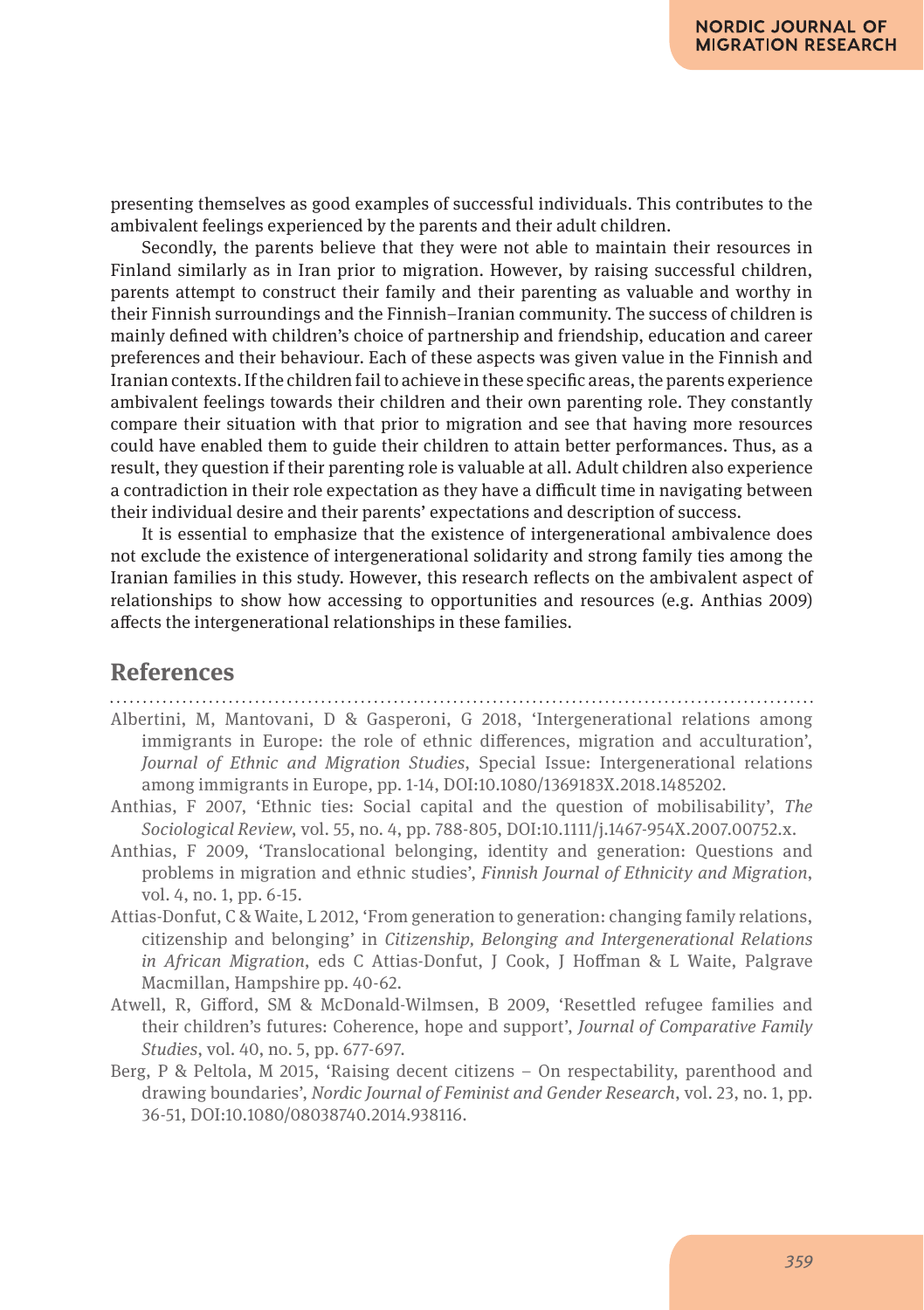- Birditt, KS, Miller, LM, Fingerman, KL & Lefkowitz, ES 2009, 'Tensions in the parent and adult child relationship: Links to solidarity and ambivalence', *Psychology and Aging*, vol. 24, no. 2, 287-295, DOI:10.1037/a0015196.
- Bourdieu, P 1986, 'The forms of capital' in *Handbook of theory and research in the sociology of education*, ed J Richardson, Greenwood Press, New York pp. 241-258.
- Bourdieu, P 1987, 'What makes class? On the theoretical and practical existence of groups', *Berkeley Journal of Sociology*, vol. 32, pp. 1-18, DOI:1035356.
- Cederberg, M 2012, 'Migrant networks and beyond: Exploring the value of the notion of social capital for making sense of ethnic inequalities', *Acta Sociologica*, vol. 55, no. 1, pp. 59–72, DOI:10.1177/0001699311427746.
- Cederberg, M 2015, 'Embodied cultural capital and the study of ethnic inequalities' in *Migrant Capital: Networks, Identities and Strategies*, eds L. Ryan, U Erel & A D'Angelo, Palgrave Macmillan, Houndmills pp. 33-47.
- Connidis, IA & McMullin, JA 2002, 'Sociological ambivalence and family ties: A critical perspective', *Journal of Marriage and Family*, vol. 64, no. 3, pp. 558-567, DOI:10.1111/j.1741-3737.2002.00558.x.
- Coser, RL 1966, 'Role distance, sociological ambivalence, and transitional status systems', *American Journal of Sociology*, vol. 72, no. 2, pp. 173-187, DOI:10.1086/224276.
- Daynes, S & Williams, T 2018, *On Ethnography*, Polity Press, Cambridge, UK.
- Erel, U 2010, 'Migrating cultural capital: Bourdieu in migration studies', *Sociology*, vol. 44, no. 4, pp. 642-660, DOI:10.1177/0038038510369363.
- Fingerman, KL, Chen, PC, Hay, EL, Cichy, KE & Lefkowitz, ES 2006, 'Ambivalent reactions in the parent and offspring relationship', *Journal of Gerontology: Psychological Sciences*, vol. 61B, no.3, pp. 152-160, DOI:10.1093/geronb/61.3.P152.
- Fingerman, KL, Pitzer, L, Lefkowitz, ES, Birditt, KS & Mroczek, D 2008, 'Ambivalent relationship qualities between adults and their parents: Implications for the well-being of both parties', *Journals of Gerontology Series B: Psychological Sciences and Social Sciences*, vol. 63, no. 6, pp. 362-371, DOI:10.1093/geronb/63.6.P362.
- Gobo, G 2008, *Introducing Qualitative Methods: Doing ethnography*, Sage Publications Ltd., London.
- Ghorashi, H 2005, 'Agents of change or passive victims: The impact of welfare states (the Case of the Netherlands) on Refugees', *Journal of Refugee Studies*, vol. 18, no. 2. pp. 181- 198, DOI:10.1093/refuge/fei020.
- Grzywacz, JG, Quandt, SA, Early, J, Tapia, J, Graham, CN & Arcury, TA 2006, 'Leaving family for work: ambivalence and mental health among Mexican migrant farmworker men', *Journal of Immigrant and Minority Health*, vol. 8, no. 1, pp. 85-97, DOI:10.1007/ s10903-006-6344-7.
- Guest, G, MacQueen, KM & Namey, EE 2011, *Applied thematic analysis*, Sage, Thousand Oaks, CA.
- Hakimzadeh, S 2006, *Iran: A vast diaspora abroad and millions of refugees at home*, Migration Information Source. Available from: <http://www.migrationinformation.org/ Profiles/print.cfm?ID=424>. [Last accessed 12.12.2018].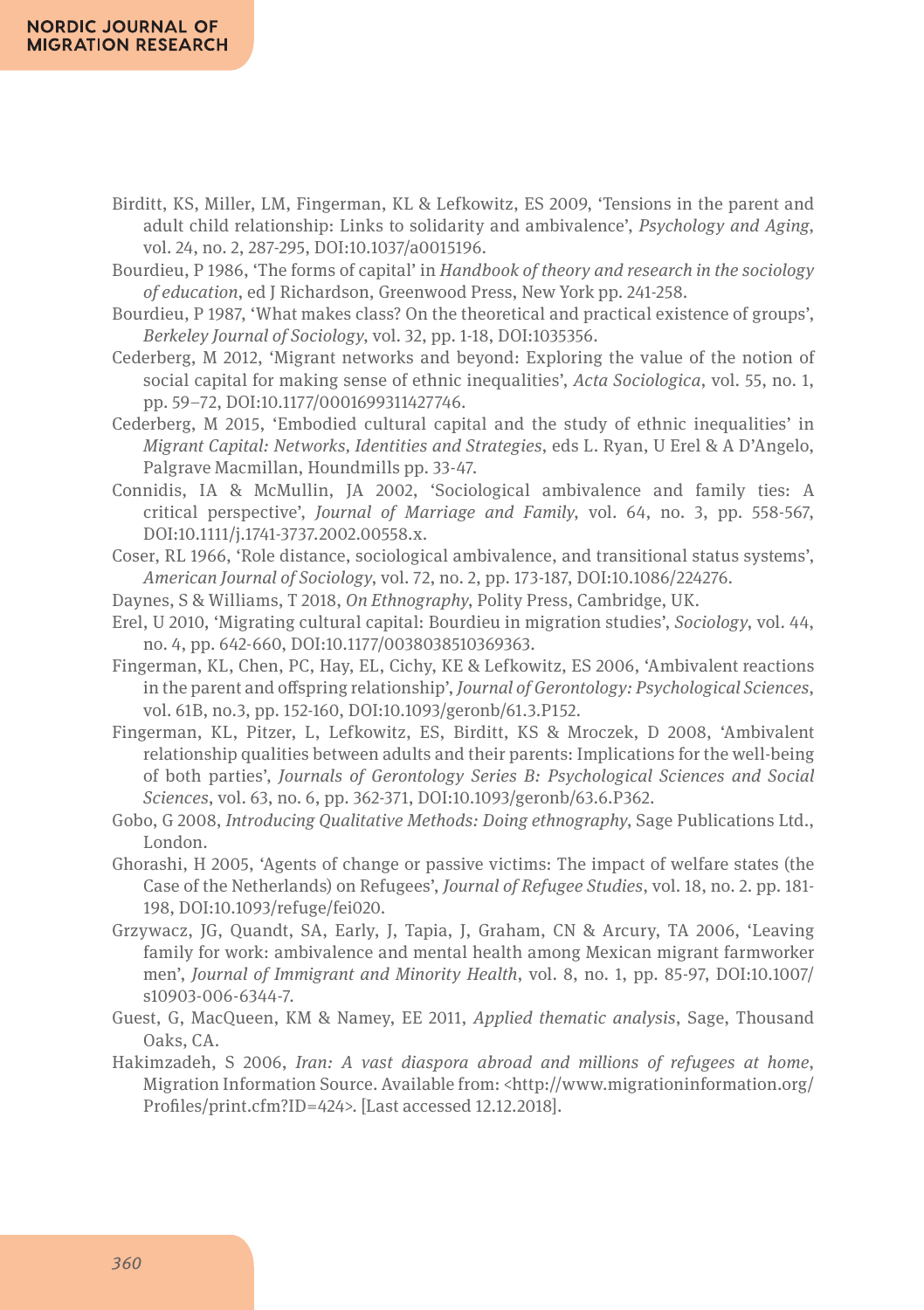- Hammersley, M & Atkinson, P 2007, *Ethnography: principles in practice*, Third edition. Routledge, London.
- Honari, A, Bezouw, Mv & Namazie, P 2017, *The role and impact of Iranian migrants in Western Europe*. Available from: <http://thesimorgh.org/wp-content/uploads/2017/08/ Role-and-Impact-of-Iranian-Migrants-in-Western-Europe\_-Research-Report-2.pdf July 2017>. [Last accessed 10.6.2018].
- Hosseini-Kaladjahi, H & Kelly, M 2012, 'Iranians and the Swedish labour market' in *The Iranian Community in Sweden: Multidisciplinary Perspectives*, ed H Hosseini-Kaladjahi, The Multicultural Centre, Tumba pp. 23-44.
- Karimi, Z forthcoming, 'Khanevadehye mohtaram: Iranian migrant parents struggling for respectability' in *Family life in transition: Borders, transnational mobility and welfare society in the Nordic countries*, eds J. Hiitola, K Turtiainen, M E Tiilikainen & S Gruber, Routledge.
- Kelly, M 2017, 'Searching for 'success': generation, gender and onward migration in the Iranian diaspora', *Migration Letters*, vol. 14, no.1, pp. 101-112, DOI:10.33182/ml.v14i1.319.
- Keskinen, S 2009, ' 'Honour-related violence' and Nordic nation building' in *Complying with Colonialism: Gender, Race and Ethnicity in the Nordic Region*, eds S Keskinen, S Tuori, S Irni & D Mulinari, Ashgate, Surrey pp. 257-272.
- Keskinen, S 2011, 'Troublesome differences—Dealing with gendered violence, ethnicity, and 'race' in the Finnish welfare state', *Journal of Scandinavian Studies in Criminology and Crime Prevention*, vol. 12, no. 2, pp. 153-172, DOI:10.1080/14043858.2011.622075.
- Koikkalainen, S, Tammilehto, T, Kangas, O, Katisko, M, Koskinen, S & Suikkanen, A 2011, 'Welfare or work: migrants' selective integration in Finland' in *Migration and welfare in the new Europe*, eds E Carmel, A Cerami & T Papadopoulos, Policy Press, Bristol pp. 143-158.
- Lewis, DC 2008, 'Types, meanings and ambivalence in intergenerational exchanges among Cambodian refugee families in the United States', *Ageing & Society,* vol. 28, no.5, pp. 693-715, DOI:10.1017/S0144686X08007034.
- Lüscher, K & Hoff, A 2013, 'Intergenerational ambivalence: Beyond solidarity and conflict' in *Intergenerational relations: European perspectives on society and family*, eds I Albert & D Ferring, Policy Press, Bristol pp. 39-63.
- Lüscher, K & Pillemer, K 1998, 'Intergenerational ambivalence: A new approach to the study of parent-child relations in later life', *Journal of Marriage and Family*, vol. 60, no. 2, pp. 413-425, DOI:10.2307/353858.
- Lüscher, K 2011, 'Ambivalence: A "sensitizing construct" for the study and practice of intergenerational relationships', *Journal of Intergenerational Relationships*, vol. 9, no. 2, pp. 191-206, DOI:10.1080/15350770.2011.568338.
- Madianou, M 2012, 'Migration and the accentuated ambivalence of motherhood: The role of ICTs in Filipino transnational families', *Global Networks*, vol. 12, no. 3, pp. 277-295, DOI:10.1111/j.1471-0374.2012.00352.x
- Merton, RK & Barber, E 1963, 'Sociological ambivalence', in *Sociological theory: Values and socio cultural change*, ed E Tiryakian, Free Press, New York pp. 91-120.